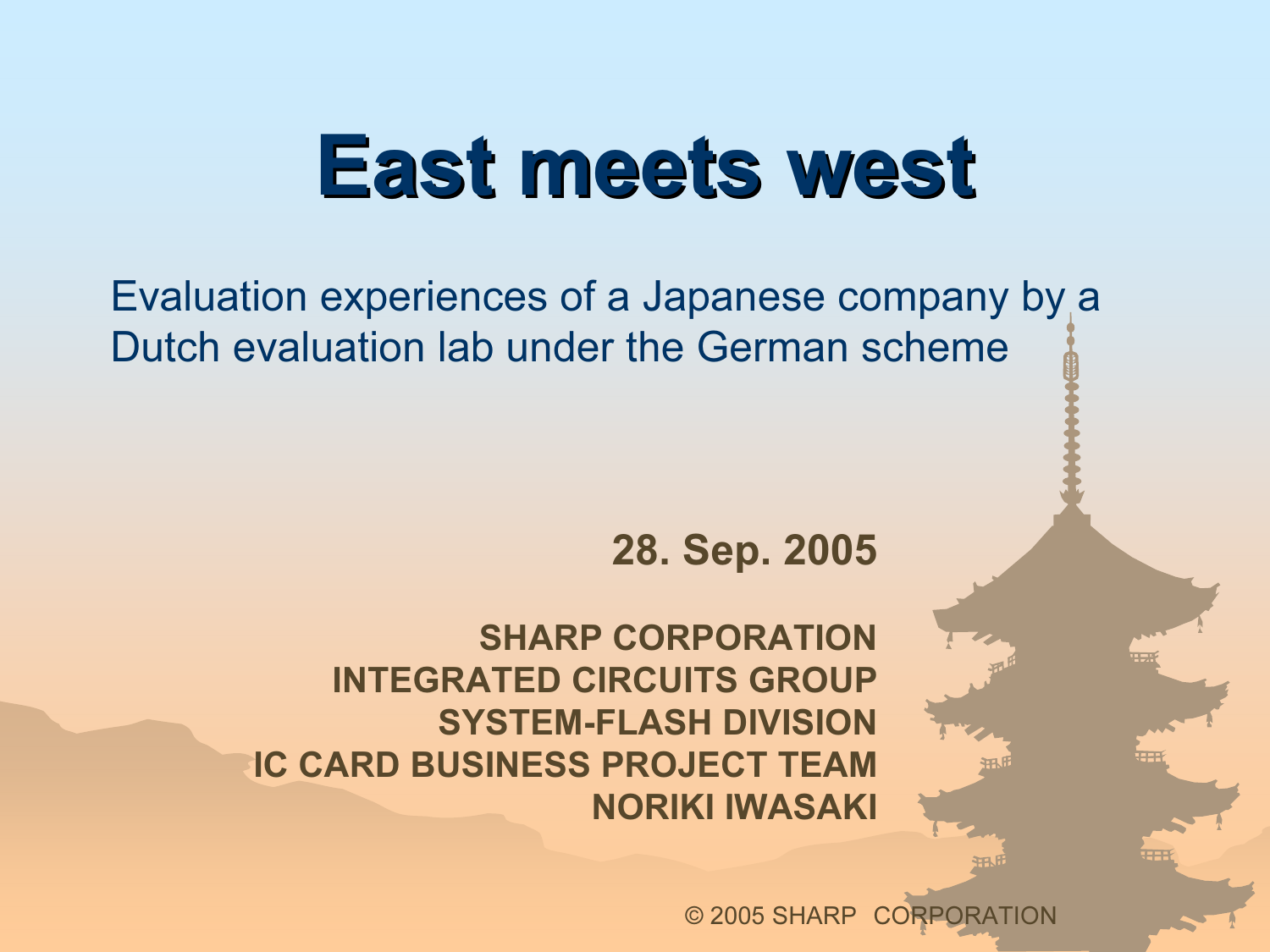## **Overview**

- 1. Approach in SHARP toward Smart Card security
- 2. CC certification (ISO15408) by TNO/BSI
- 3. Notices of CC certification toward the foreign organization and approach in SHARP
- 4. Completion process of the security configuration items



© 2005 SHARP CORPORATIONICCC 2005

1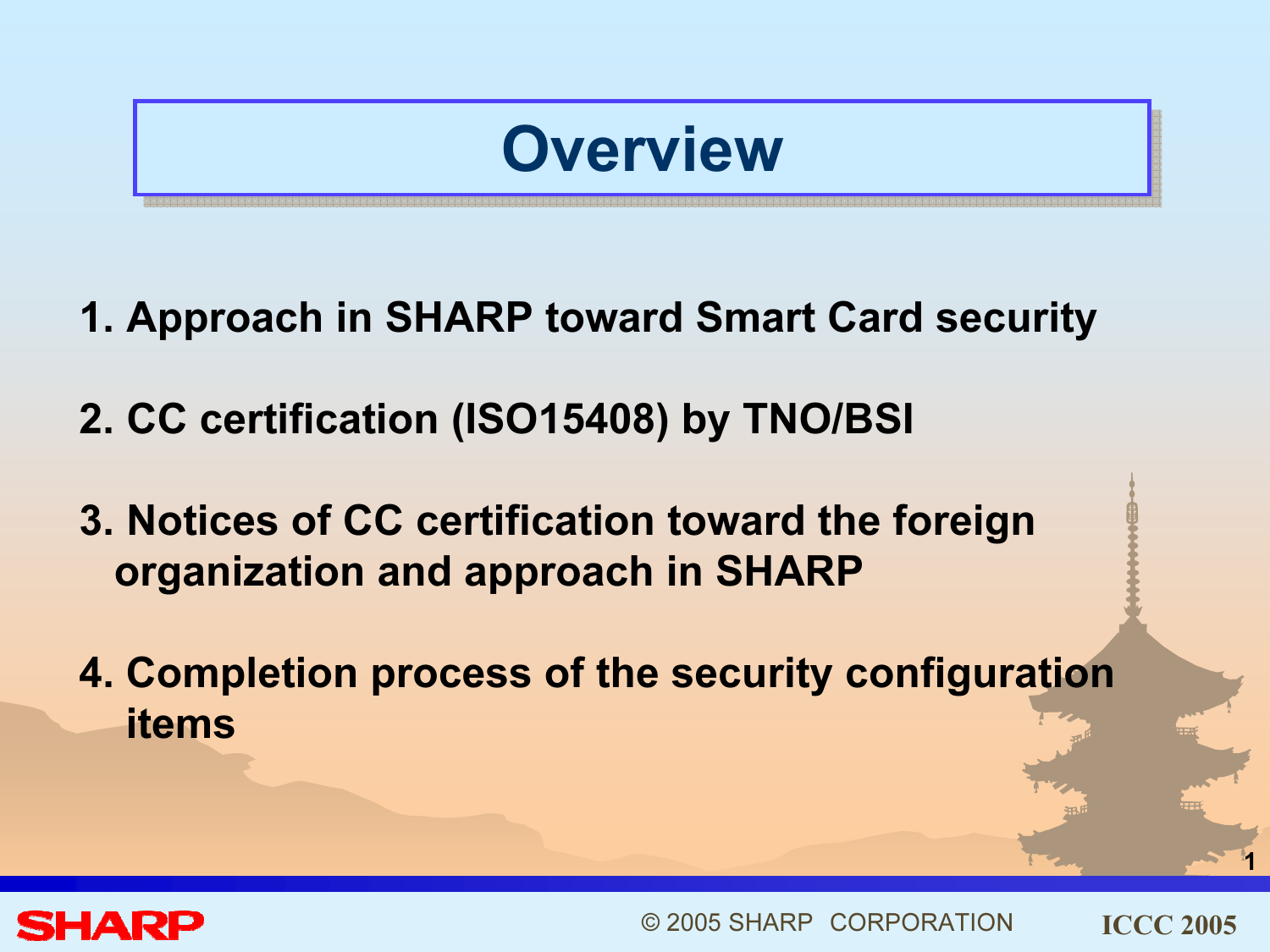

### **SHARP**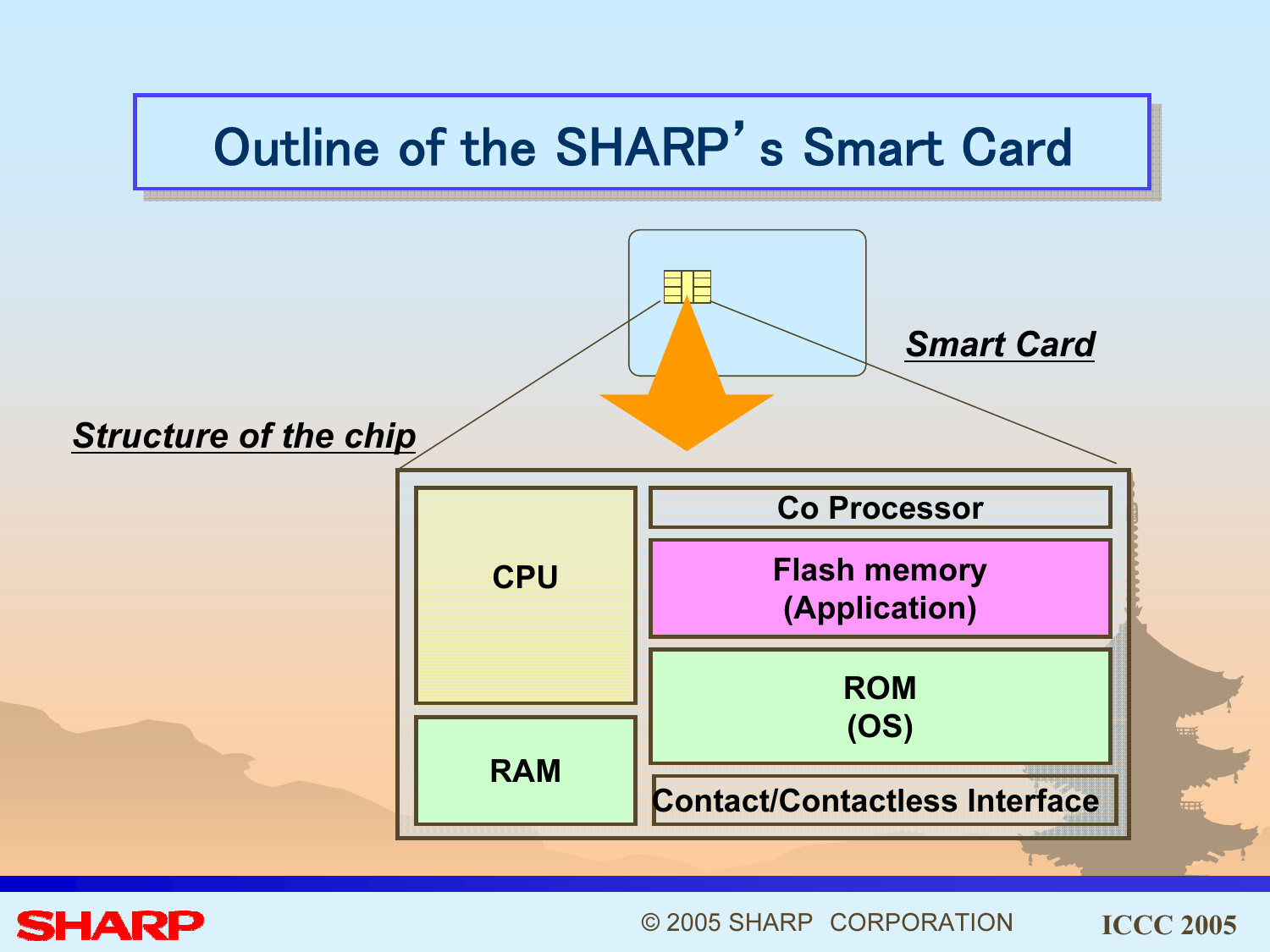## Expansion from ST Confirmation Expansion from ST Confirmation to CC Certification

1. ST Confirmation(July. 2003):Japan original certification ■TOE:SM4108 LSI for Smart Card security Target Ver.1.7 ■Evaluation Assurance Level: EAL4+ ■Evaluation Facility : ECSEC (Japan) ■Certification Body: NITE (Japan) 2. CC Certification(Sep. 2005) ■TOE : SM4128, LSI module for Smart Card  $\blacksquare$ Evaluation Assurance Level : EAL4 $+$ Evaluation Facility : TNO(Netherlands) ■Certification Body: BSI(Germany)

© 2005 SHARP CORPORATION

ICCC 2005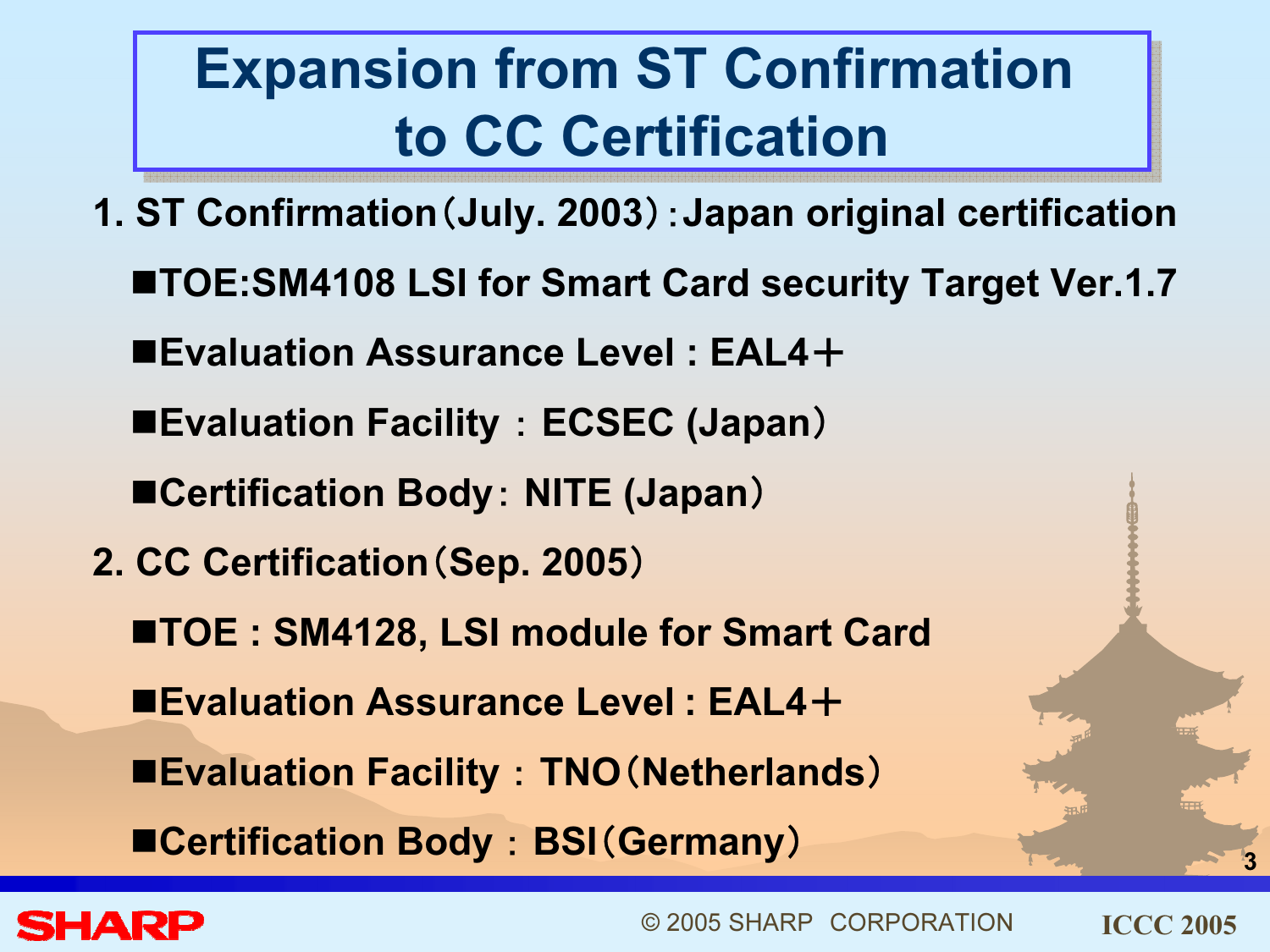Selection of the evaluation facility Selection of the evaluation facility and certification body (CB) and certification body (CB)

- 1. The evaluation facility and CB of Europe where the smart card has been prevailing most in the world.
- 2. The evaluation facility can test both hardware and software of the smart card.
- 3. The evaluation facility can evaluate not only CC but other certification.

ex.) Security functional testing for credit companies

Evaluation facility:Selection the TNO

Certification Body:BSI

© 2005 SHARP CORPORATIONICCC 2005

4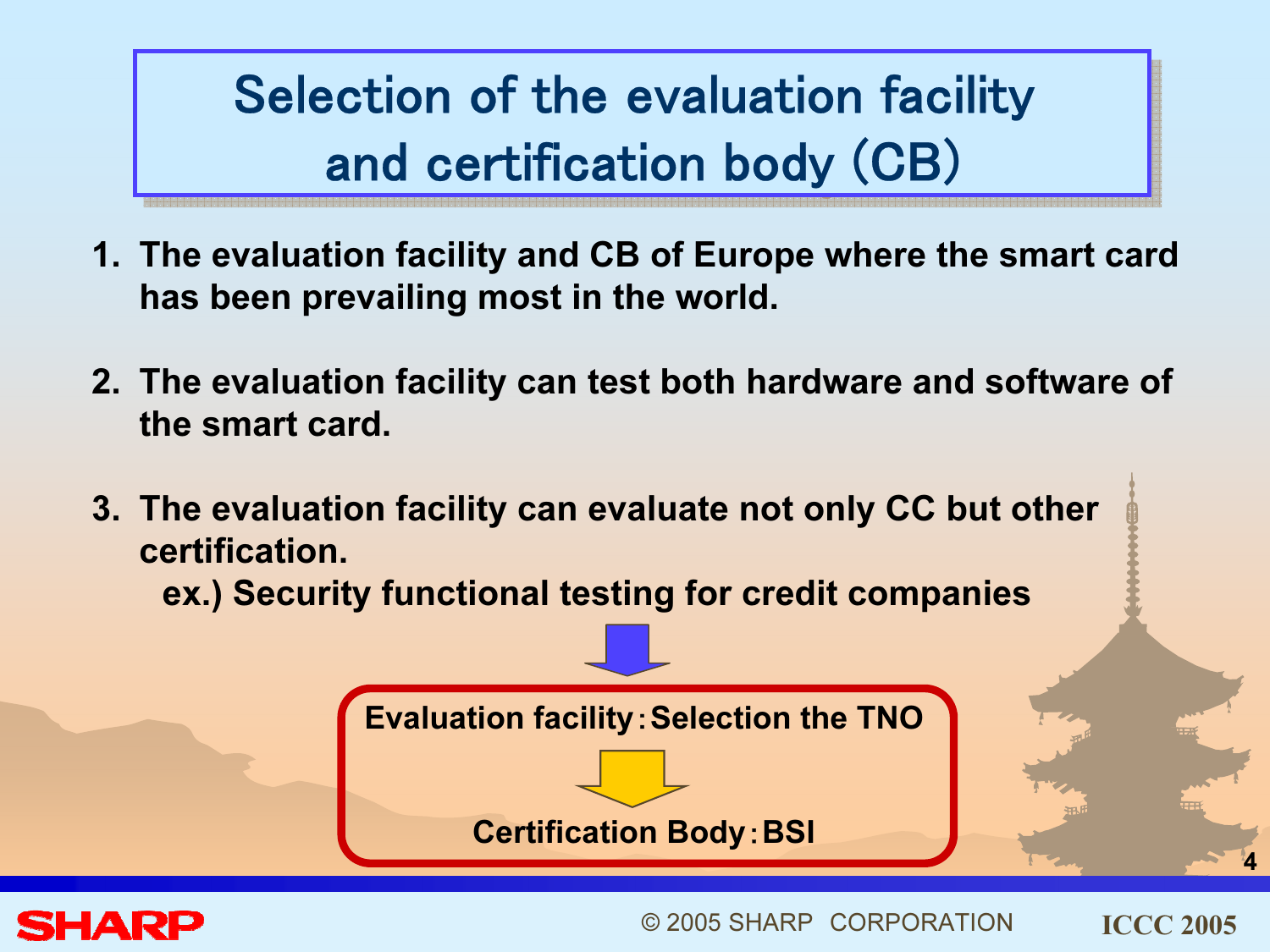

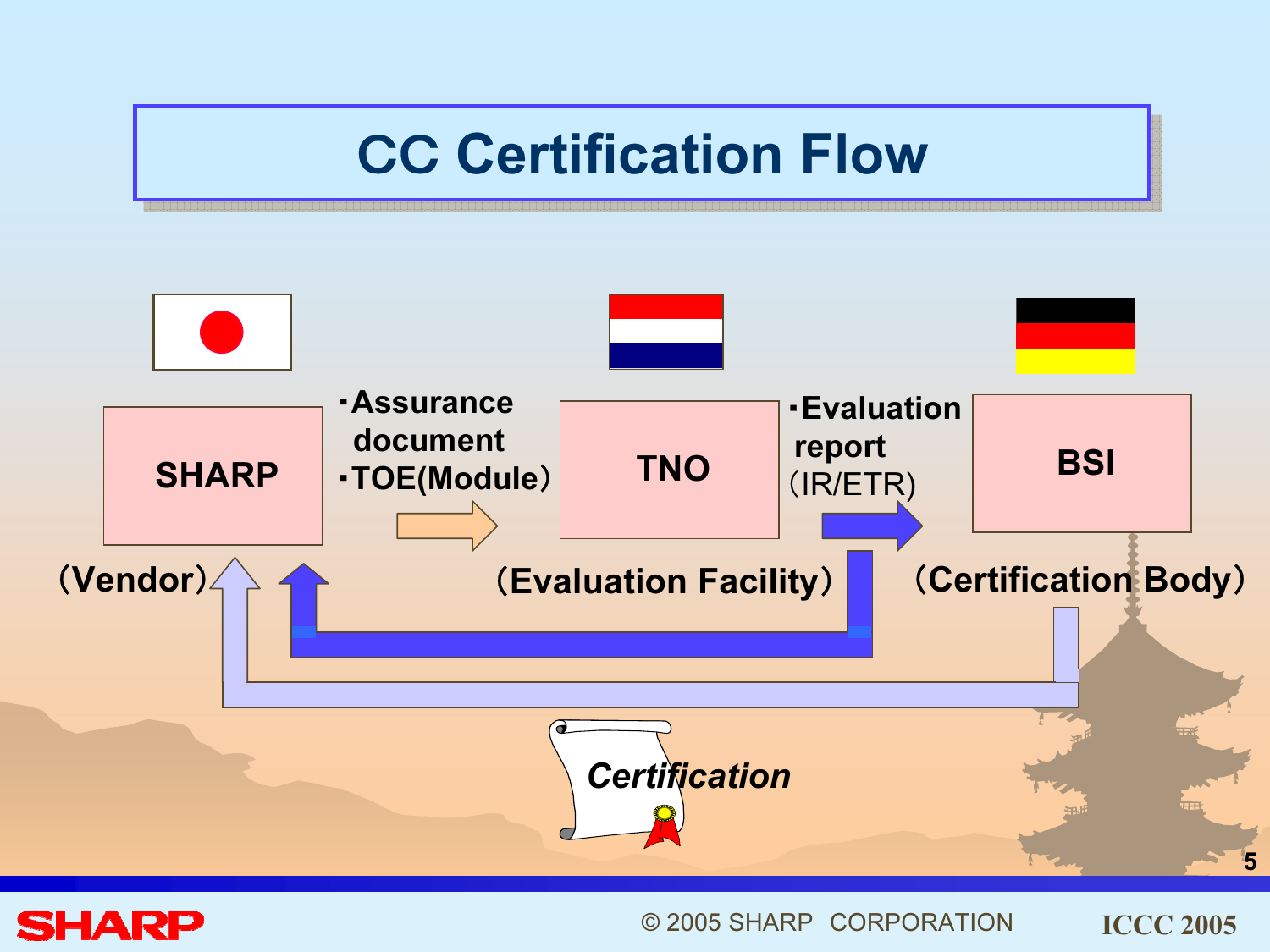## Notices of the evaluation/certification Notices of the evaluation/certification process in the foreign facility process in the foreign facility

- 1. The countermeasure of language problem
	- ① Improvement of the English skill of the engineers
	- ② Holding the workshop of the evaluation facility at SHARP
	- ③ Making the design document in English, by the engineers themselves, ST、Design document for the chip、QA-check sheet (TNO version).

Management document, manual and evidence for the security are sufficient only by Japanese version.(SHARP shall be required to explain the contents about them at the site audit)

2. The countermeasure of geographical problem

① Possible to send the document by e-mail ② Timely support by SLE staff. (SLE:SHARP LABORATORIES OF EUROPE,LTD:UK) <sup>6</sup>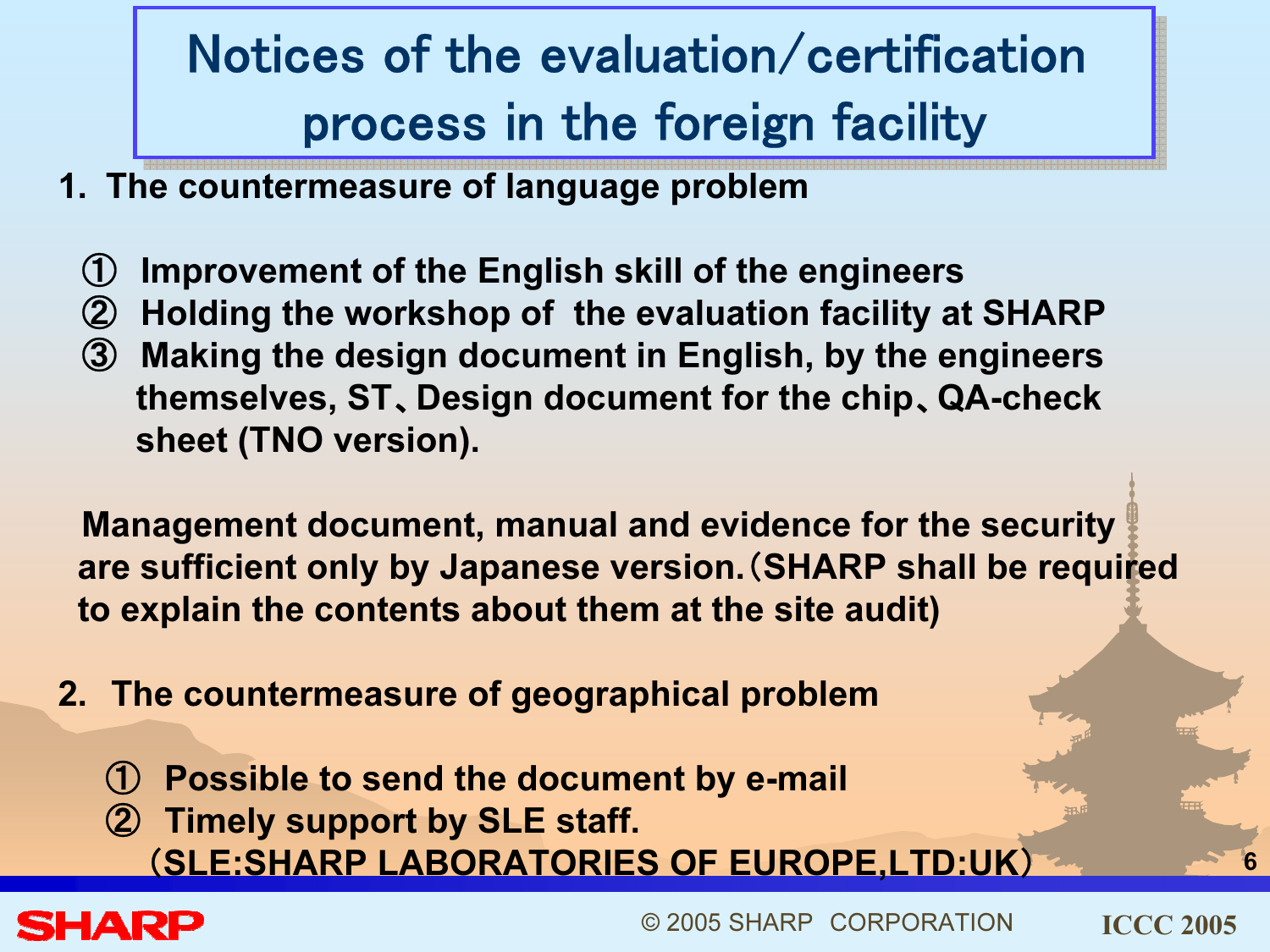

### SHARP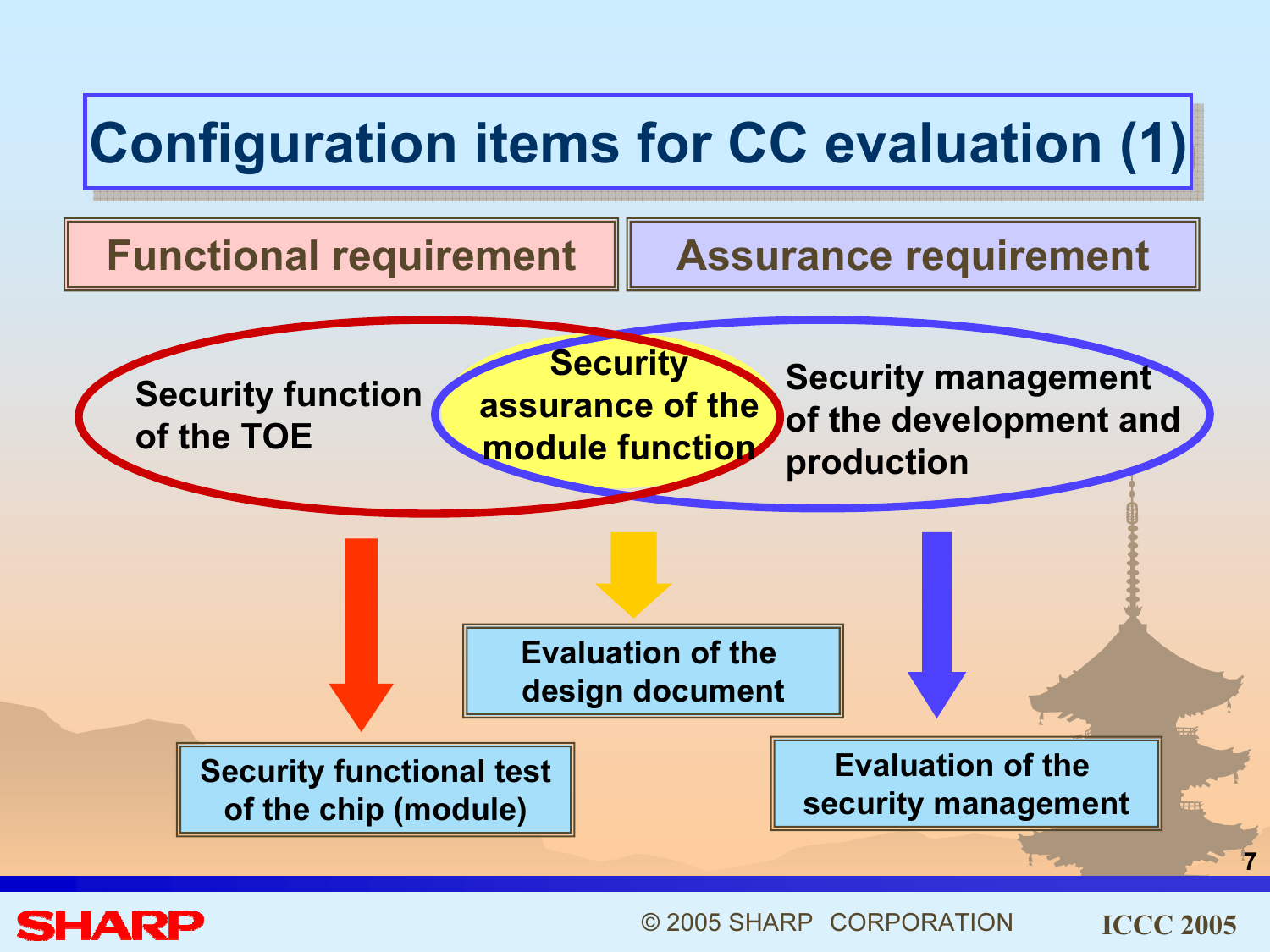

#### SHA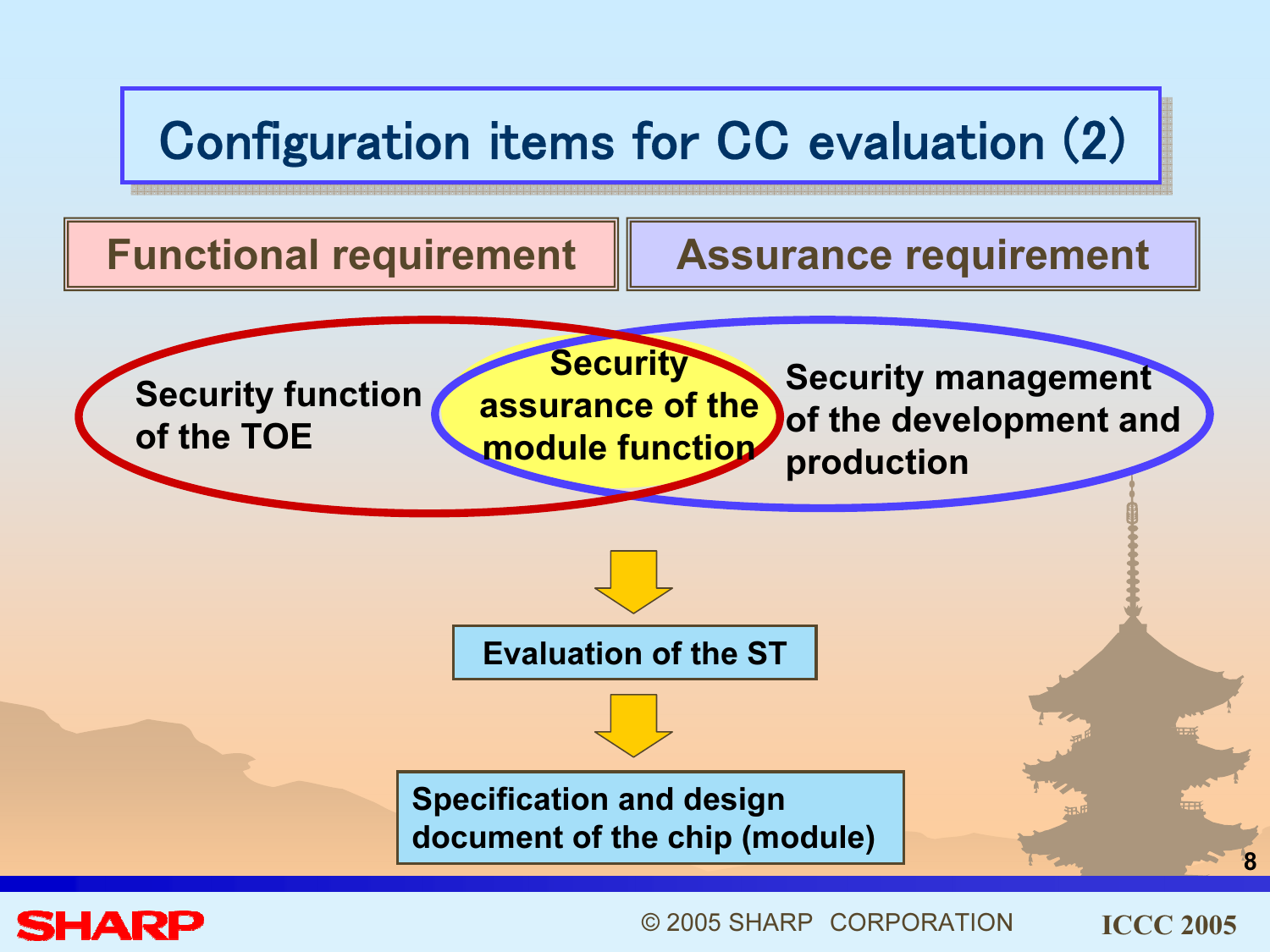

### SHARP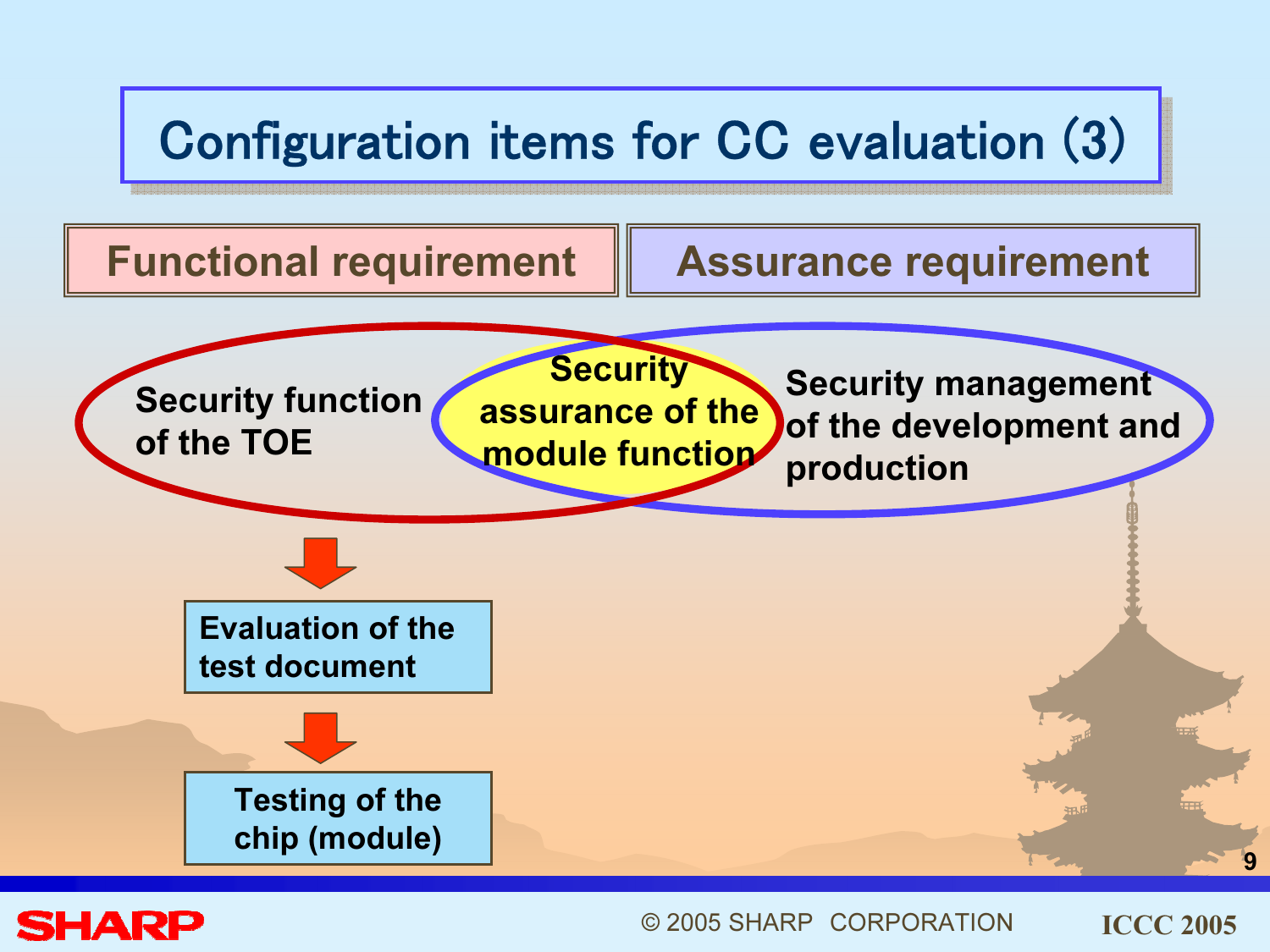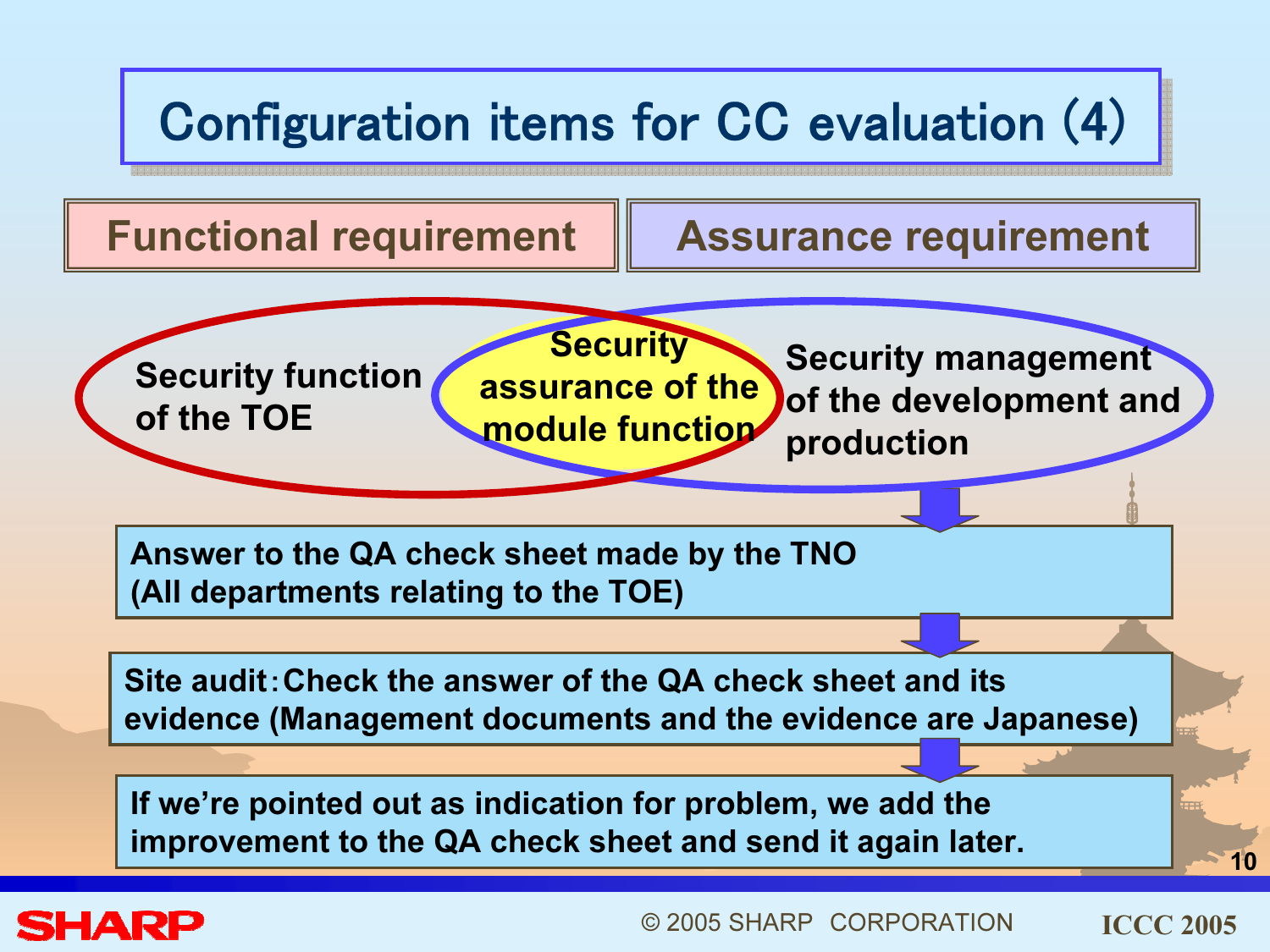### QA-check sheet

- . Management by uniquely identified
- 2. Latest version control
- 3. Development procedure(DR system)
- 4. Quality management system
- 5. Security between the department and other department
- 6. Physical security in the department
- 7. Management personnel for the security
- ・ISO-9001 2000 Quality Certification Approved at Aug.2002
- ・QS-9000 1998 Quality Certification Approved at Aug.2002

・ISO15408(CC) Approved at Sep.2005

12

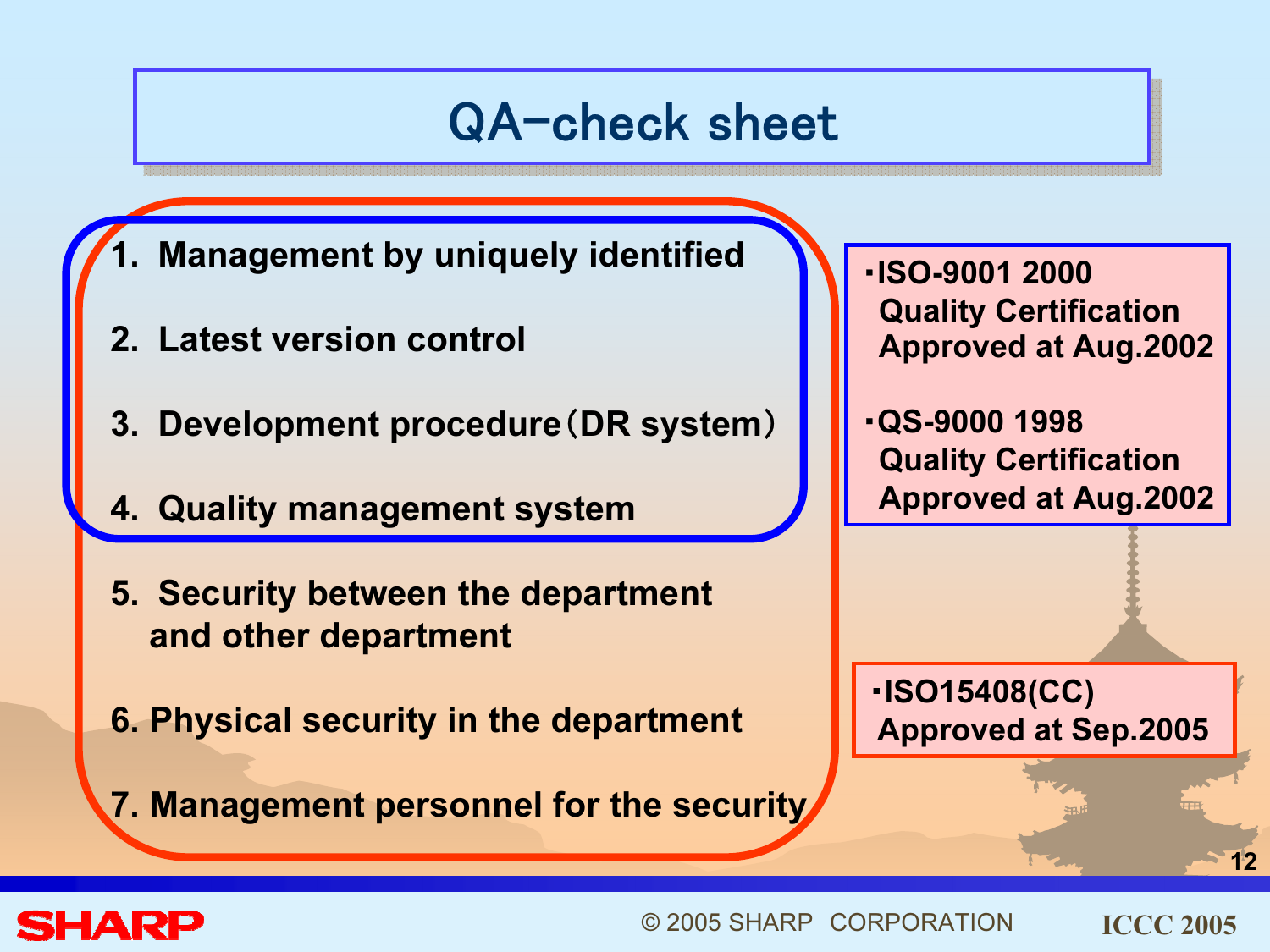

### SHA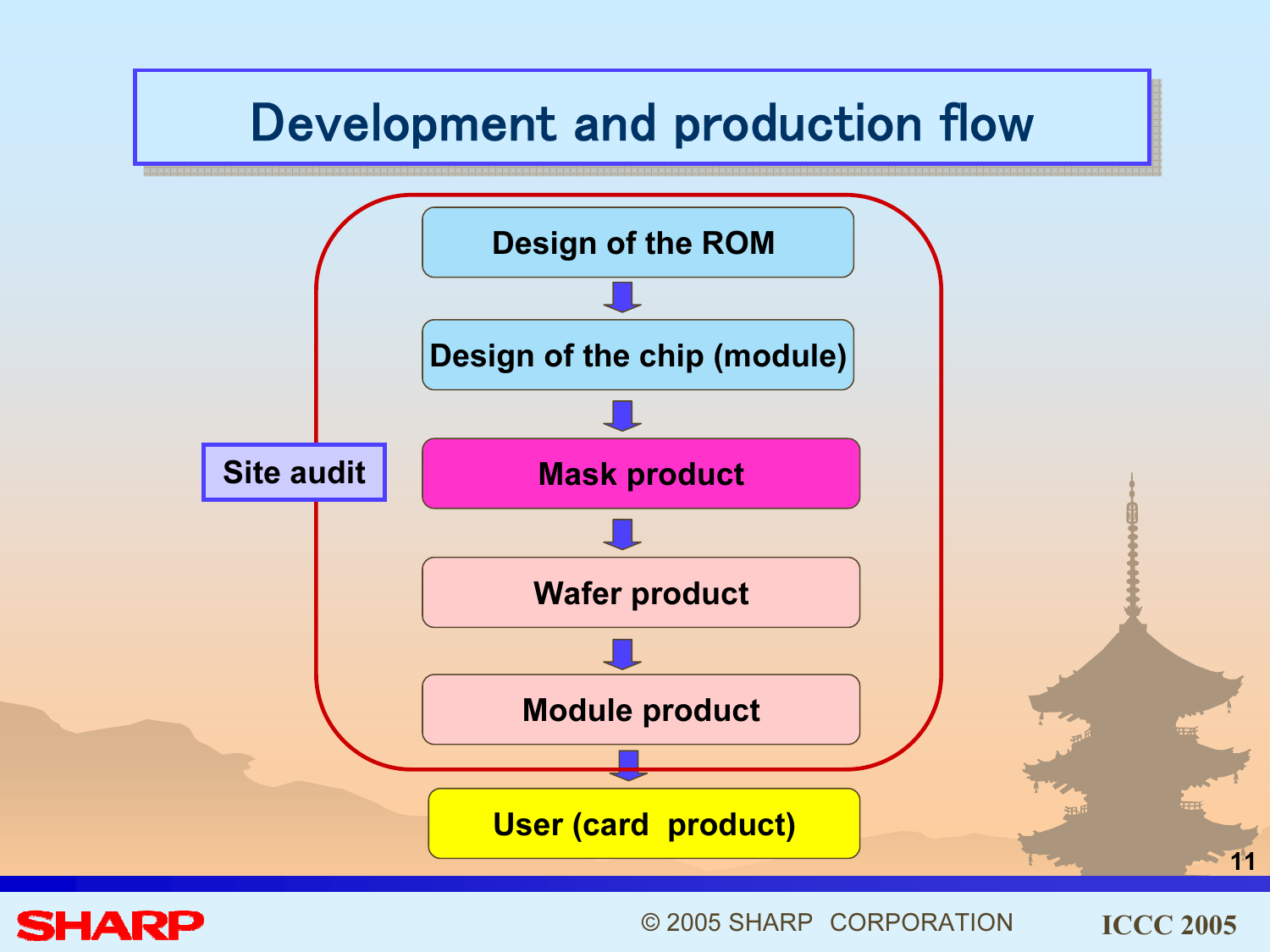### **Conclusion**

- (1) Considering the importance of the security of the IT product, the demand of CC certification has been increasing rapidly.
- (2) Sharp gained the experience of having evaluation and certification in facility of foreign country on CC certification.
- (3) Sharp made the minimum document for the evaluation in English. Management document, manual and evidence for the security are Japanese.
- (4) SHARP strategically promotes to get CC certification in the smart card or other IT products.



© 2005 SHARP CORPORATIONICCC 2005

13